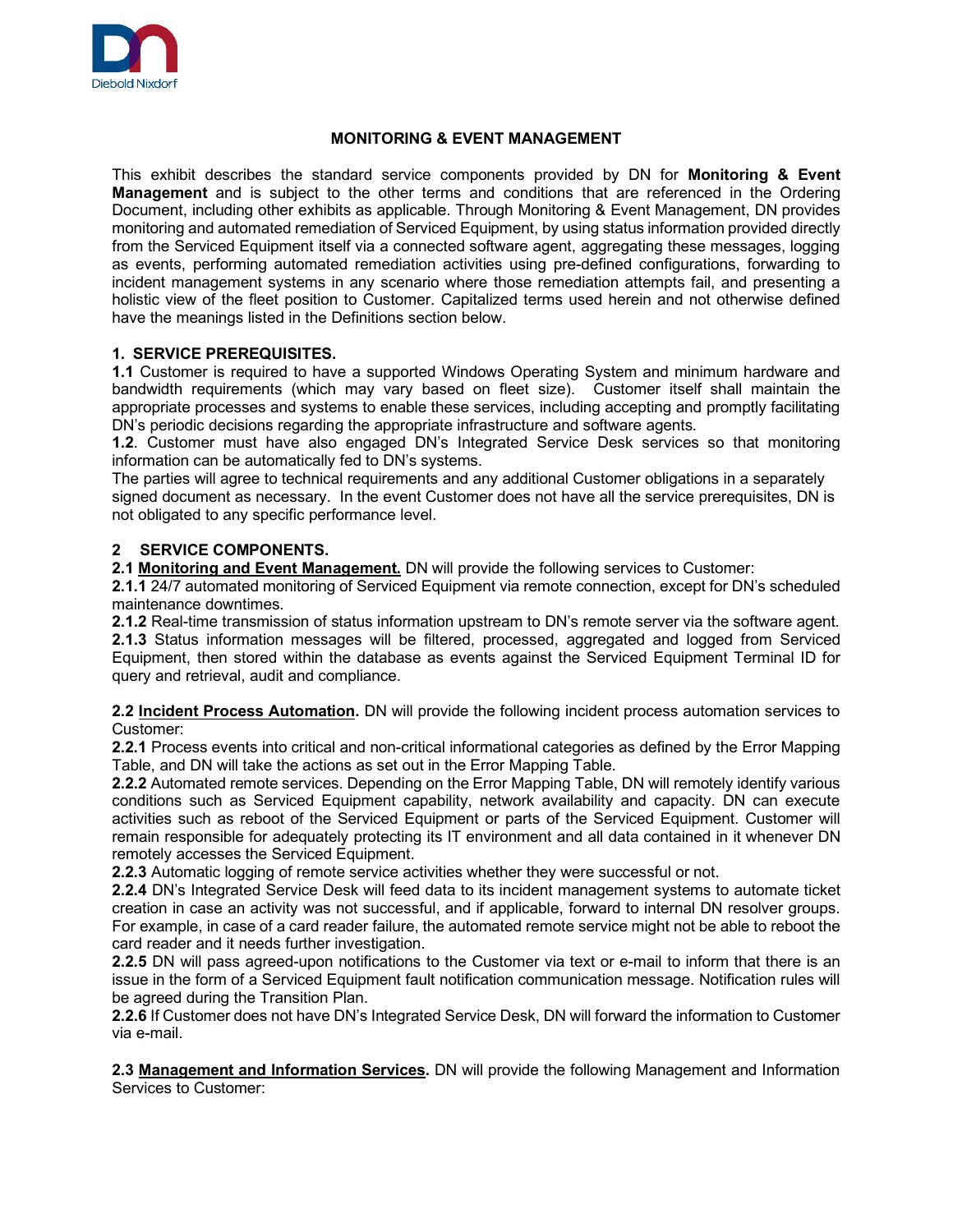

**2.3.1** Provide access to, training on, and answers to Customer questions regarding the DN Customer Portal. Details on training will be agreed between the Parties during the Transition Plan for both Customer onboarding and refresher training.

**2.3.2** Analyze reporting data and provide recommendations to Customer to improve and stabilize Serviced Equipment performance, in DN's reasonable discretion. Customer may also request to turn off some notifications and/or mapping events, as mutually agreed.

**2.4 Ongoing Activities**. DN will provide maintenance and management of the solution. DN will also use reasonable efforts to troubleshoot ATMs that are unresponsive and will make reasonable efforts to correct them, including: retrieving log files as needed; remote ATM reboot; remote sync with the server; reinstallation of software; and/or dispatch to DN's Second Line Maintenance Services, if Customer has also contracted for such services. If all reasonable troubleshooting activities have been exhausted, DN will inform the Customer of the issue.

**3 ADDITIONAL SERVICES.** The following activities are not included in the core Monitoring and Event Management offer, but may be agreed by the Parties as additional services for additional fees:

**3.1 EJ Retrieval Service.** EJ Retrieval Service provides the Customer with Serviced Equipment electronic journal ("EJ") data file management and retrieval. The EJ is a financial record of what took place during each transaction and can be used by the Customer in the assistance of reconciliation, troubleshooting, and transaction related disputes.

**3.1.1** The EJ files from each unit of Serviced Equipment will be available in the Customer Portal. EJ files will be stored in their original format.

**3.1.2** Files are uploaded and stored at DN with Customer access through the Customer Portal. Customer will mask consumer primary account numbers ("PANs") in compliance with applicable Payment Card Industry ("PCI") standards, and Customer is responsible for instructing its transaction processor to mask consumer PANs in compliance with PCI standards. The EJ files will be available for access and download for 90 days in the Customer Portal.

**3.1.3** DN will provide reasonable support for ad hoc Customer EJ file requests.

**3.2 Inventory Reporting.** Inventory reporting provides the Customer with access to Serviced Equipment basic hardware and software component information through the Customer Portal in order to support Customer's own configuration and release management processes.

**3.2.1** After an initial scan of the Serviced Equipment, automatic scans can be scheduled and device groups can be used to organize the network loads.

**3.2.2** The data upload will be refreshed on a 30-day basis.

**3.2.3** Inventory Reporting services require that Customer install DN's applicable software agent on the Serviced Equipment.

**3.2.4** Information provided will include, at a minimum: hardware version and models, supported OS version, disk space and memory, and versions for all managed services software agents.

# **4 OUT OF SCOPE.**

Any requests for items not listed in scope, or deviations from DN's standard offer, will require a Change Request document or separate agreement and Customer signature. Additional charges may apply and will be documented on a Change Request form.

# **5 TRANSITION PLAN.**

**5.1** Before Monitoring and Event Management services begin, DN and Customer will agree on the necessary steps in order to bring the Monitoring & Event Management Services into operation, including in accordance with DN's telecommunications requirements for this service. The following activities will be a part of such a transition plan:

**5.1.1** Conduct a project kick-off call with Customer's assigned personnel to:

- Introduce Customer's point of contact(s) to the assigned DN transition team;
- Review each party's responsibilities:
- Review project scope and Customer's requirements; and
- Review Customer's network environment.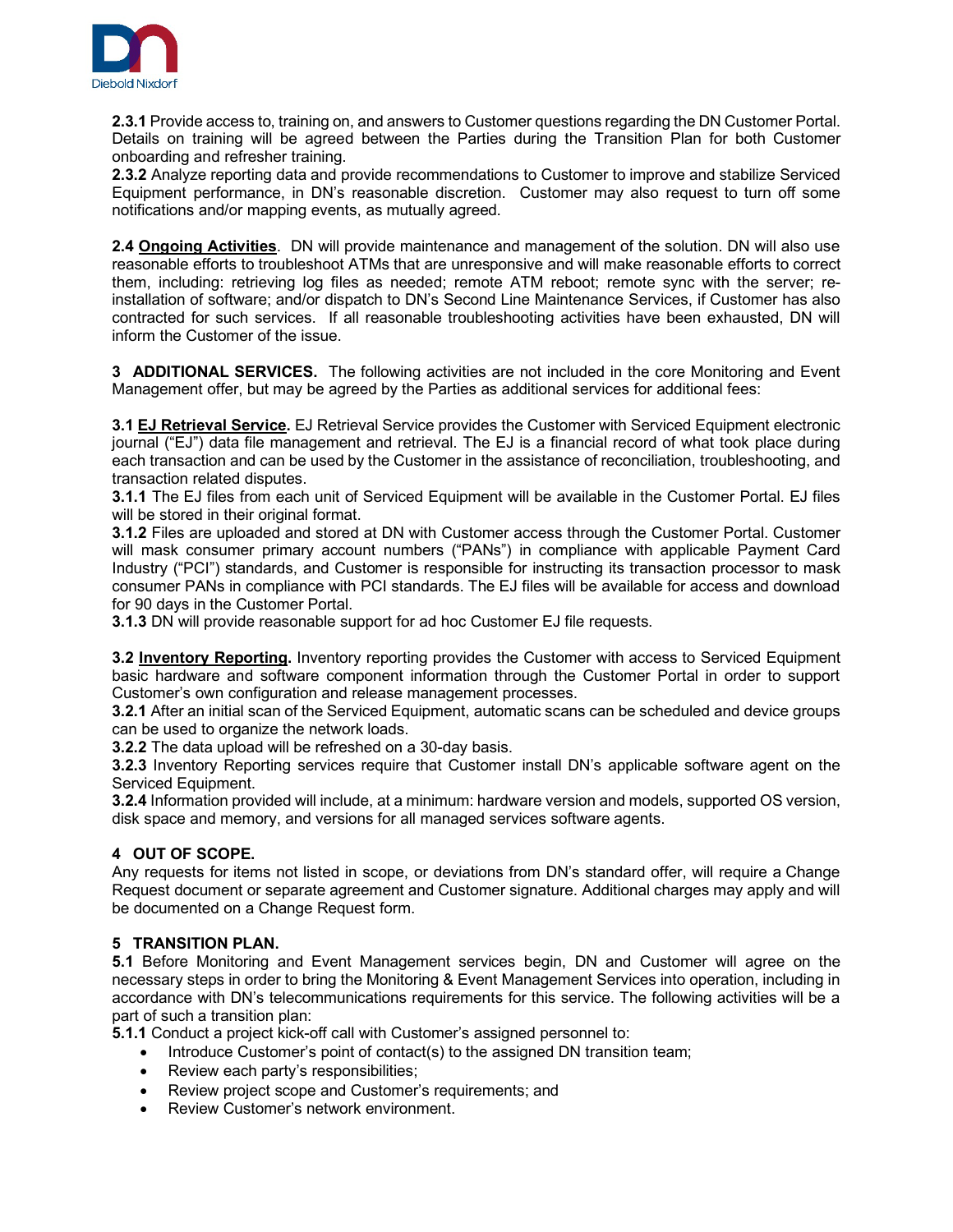

**5.1.2** Mutually agree on an internal escalation process to include thresholds for escalation and contact information.

**5.1.3** Schedule all service-related activities and communications for installation and onboarding, including Customer provision of infrastructure expert(s).

• Customer will supply network topology and infrastructure documentation pertinent to the set-up of connectivity from the endpoint into DN infrastructure.

**5.1.5** Further configuration updates may be made as part of the ongoing services and as best practices become available during operation and in agreement with the Customer, and will require a Change Request.

**5.1.6** Customer will provide infrastructure expertise in the set-up stages for the service and during the Transition Plan phase.

**5.1.7** Customer will provide details on Serviced Equipment for the initial set-up on DN's systems to facilitate the Services, including but not limited to:

- Site data such as, name, address, location
- Opening hours / access hours (can be different)
- Serviced Equipment type, manufacturer, model
- Supported transaction (cash withdrawal, balance inquiry/enquiry, deposit)
- Serviced Equipment application software including version

**5.1.8** Customer will make available the software build for DN's software agent integration, training and automation resolution testing activities that may need to take place.

**5.1.9** Customer will adjust security, access controls, and permissions to enable the functionality of DN's software agent tools at the Serviced Equipment.

**5.1.10** Customer may be requested to supply Service Equipment for any training and testing activities that may need to take place.

**5.1.11** A service governance model will be put in place between the parties to manage day-to-day operations.

**5.1.12** Customer will install or will allow DN to install DN's software agent on Serviced Equipment to interface with supported hardware, software and devices as defined in Section 6, below.

# **6 CUSTOMER SUPPORTING ACTIONS.**

Software configurations that deviate significantly beyond the base image supplied to the Customer (base image, monitoring agent already installed, verification team verifies toolset connectivity), must be reviewed and approved by DN's Services organization and compared to DN's base image before Monitoring & Event Management activities can commence. Any Customer-specific third-party software applications will need to be identified by Customer during the Transition Plan and will require review and approval by DN. If Customer has a need for monitored devices that are not customarily monitored by DN, Customer will identify them during the Transition Plan and multi-vendor support options for Services may be discussed at different price points.

# **7. DEFINITIONS.**

"Change Request" means a change requested by either party to an Ordering Document or other agreement that is in effect, for products, software or services not otherwise covered in such agreement, the documentation and negotiation of which is accomplished through DN's standard change control process. A Change Request may be required if DN reasonably deems it necessary due to unforeseen circumstances, or if Customer has made a request that increases the scope of DN's agreed-upon services.

"Customer Portal" means the web-based service provided by DN to enable Customer itself to access the agreed-upon reports or other information.

"Error Mapping Table" means the fault logic applied by DN to handle events through DN's Monitoring and Event Management services.